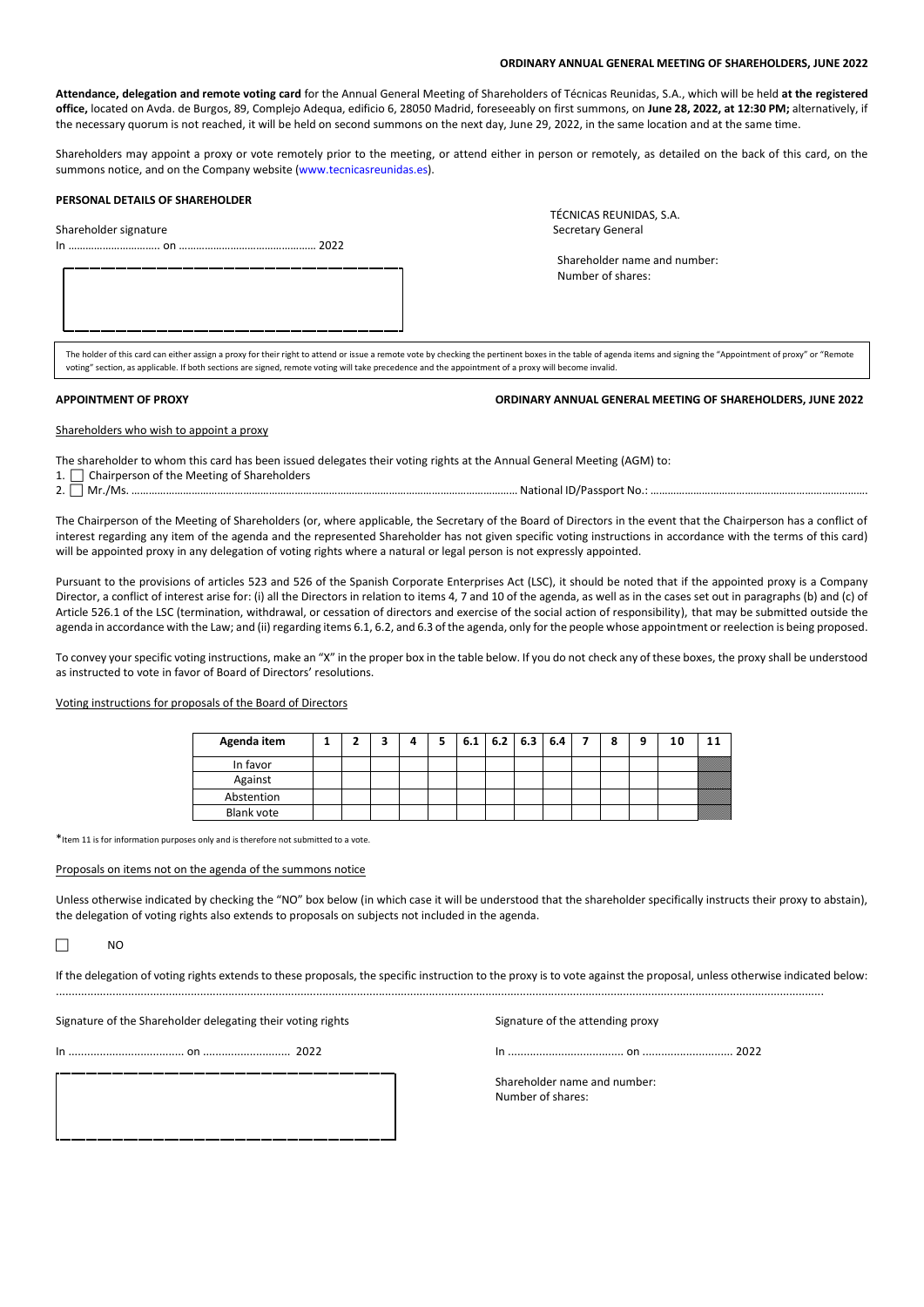# **RIGHT TO ATTENDANCE**

The Annual General Meeting may be attended, either in person or remotely, by all Shareholders that, whether individually or jointly with other shareholders, hold at least fifty (50) shares as long as the shares are under their name according to the accounting records of the "Sociedad de Gestión de los Sistemas de Registro, Compensación y Liquidación de Valores, S.A.U." (Iberclear) five (5) days prior to the expected date of the Meeting. Any Shareholders who wish to attend the General Meeting in person shall have the corresponding card of attendance, delegation, and remote voting, or the corresponding standing certificate that, in accordance with the law, accredits them as a Shareholder, and identify themselves to the personnel responsible for the Shareholders Registry that will be available one hour before the start of the Meeting.

# **SHAREHOLDERS WHO WISH TO APPOINT A PROXY USING THIS CARD**

If Shareholders with the right to attendance do not plan to attend the Annual General Meeting, they may appoint any other natural or legal person as their proxy. For this purpose, the "Appointment of proxy" section on the first page must be fill and signed by hand in the space provided. Whoever represents you at the General Meeting must also sign said delegation. The authorization to appoint a proxy for voting rights shall be submitted to the Company by hand or postal mail (or, as indicated below, through electronic means), in accordance with the provisions of the Corporate Bylaws and the Regulations of the AGM. The person receiving the voting right may only exercise it by attending the Meeting, either in person or remotely. In addition, the rules included on the summons notice and on the Company website [\(www.tecnicasreunidas.es\)](http://www.tecnicasreunidas.es/) must be observed.

# **SHAREHOLDERS WHO WISH TO ISSUE A REMOTE VOTE PRIOR TO THE AGM USING THIS CARD**

If Shareholders with the right to attendance do not plan to attend the Annual General Meeting remotely or appoint a proxy, they may issue their vote remotely on agenda items. For this purpose, the "Remote voting" section below must be completed and signed in the space provided. Shareholders issuing a remote vote will be considered present for the purpose of establishing the Annual General Meeting. The remote vote may be delivered to the Company by hand or post or, as indicated below, electronically, in accordance with the provisions of the Corporate Bylaws and the Regulations of the AGM. In addition to this, the rules included in the notice of meeting and on the Company website [\(www.tecnicasreunidas.es\)](http://www.tecnicasreunidas.es/) must be observed.

#### **APPOINTMENT OF PROXY AND REMOTE VOTING PRIOR TO THE AGM**

Shareholders may also appoint a proxy or issue a vote on the items on the agenda for the AGM through electronic means, in accordance with the provisions of the Corporate Bylaws and the Regulations of the AGM. To this end, the rules included on the summons notice and on the Company website [\(www.tecnicasreunidas.es\)](http://www.tecnicasreunidas.es/) must be observed.

\_\_\_\_\_\_\_\_\_\_\_\_\_\_\_\_\_\_\_\_\_\_\_\_\_\_\_\_\_\_\_\_\_\_\_\_\_\_\_\_\_\_\_\_\_\_\_\_\_\_\_\_\_\_\_\_\_\_\_\_\_\_\_\_\_\_\_\_\_\_\_\_\_\_\_\_\_\_\_\_\_\_\_\_\_\_\_\_\_\_\_\_\_\_\_\_\_\_\_\_\_\_\_\_\_\_\_\_\_\_\_\_\_\_\_\_\_\_\_\_\_\_\_\_\_\_\_\_\_\_\_

# **REMOTE VOTING ORDINARY ANNUAL GENERAL MEETING OF SHAREHOLDERS, JUNE 2022**

# Shareholders who wish to issue a remote vote on agenda proposals

If, prior to the AGM, the Shareholders to whom this card has been issued wish to issue a remote vote on the proposals on the agenda of the AGM, they must check the pertinent box to indicate how they wish to vote or if they wish to abstain. It is not possible to issue a remote vote on proposals which are not included in the agenda. If they do not mark any of the corresponding boxes in relation to any of the items on the agenda, this will be understood to mean that they vote in favor of the proposal of the Board of Directors. In all cases, in addition to the provisions of the law, the Corporate Bylaws and the Regulations of the AGM, the rules included on the summons notice and on the Company website [\(www.tecnicasreunidas.es\)](http://www.tecnicasreunidas.es/) must be observed.

# Voting on the Board of Directors' proposals

| Agenda item |  |  |  | $6.1$   6.2   6.3   6.4 |  | 8 | o | 10 |  |
|-------------|--|--|--|-------------------------|--|---|---|----|--|
| In favor    |  |  |  |                         |  |   |   |    |  |
| Against     |  |  |  |                         |  |   |   |    |  |
| Abstention  |  |  |  |                         |  |   |   |    |  |
| Blank vote  |  |  |  |                         |  |   |   |    |  |

\*Item 11 is for information purposes only and is therefore not submitted to a vote.

# REMOTE VOTING

# Signature of the shareholder voting remotely

In ............................... on .................................... 2022

Shareholder name and number: Number of shares:

#### **DATA PROTECTION**

Técnicas Reunidas, S.A. (the "Company"), with TIN A28092583 and registered address at Avda. de Burgos, 89, Complejo Adequa, edificio 6, 28050 Madrid, is the Data Controller of the personal data submitted by the Shareholders to the Company for the exercise of their rights to attendance, delegation, and coting at the General Meeting or provided by the banks, associations, and security entities used by the Shareholders to hold their shares, through the entity enabled to record book entries, Iberclear, as well as any personal data generated in the context of the Shareholders' attendance to the General Meeting. Personal data will be processed by the Company for the following purposes: manage the development, compliance, and control of the existing equity instrument as well as the summons, execution, and communication of the General Meeting, as well as comply with its legal duties; the justification for the processing is the legal obligation established in article 192 of the Spanish Corporate Enterprises Act, which requires the creation of a list of attendees to hold the General Meeting. Moreover, the aforementioned regulation governs the management and provision of different rights associated to the shareholder status; recording and broadcasting the General Meeting. The justification for the data processing is a legitimate interest of the Company in the good performance and control of the relationship between the Company and the Shareholders, motivated by compliance with any legal obligations to which the Company is subject, as well as the recommendations of the Good Governance Code for Listed Companies of the National Commission of the Securities Market. The data provided will be stored as long as need in order to guarantee compliance with the legal obligations of the Company. Moreover, Shareholders are informed that they will be able to exercise their rights to access, rectification, and suppression of data, request a limit to the processing, oppose the processing and, where applicable, request portability of their data, by sending an e-mail t[o privacy@trsa.es](mailto:privacy@trsa.es) or by postal mail at Avda. de Burgos, 89, Complejo Adequa, edificio 6, 28050 Madrid, providing a copy of their ID card or valid identification document, stating which right they wish to exercise. Moreover, if they are not satisfied with the exercise of their rights, they may contact the Data Protection Delegate at e-mail address privacy@trsa.es or submit a complaint to the Spanish Data Protection Agency at [www.aepd.es.](http://www.aepd.es/) Personal data might be provided to the Notary's Offices to take the minutes of the General Meeting as well as to third parties with recognized right to information according to law, or accessible to the public to the extent that they are part of the documentation available on the corporate website of the Company [\(www.tecnicasreunidas.es\)](http://www.tecnicasreunidas.es/) or are expressed at the General Meeting. By attending the General Meeting, the Shareholder gives his consent for this recording and dissemination, assigning to the Company, without geographical or time limitation and waiving receiving remuneration for it, the rights to his own image required for these purposes. If the attendance or delegation card includes personal data regarding individuals other than the holder, and in the event that a third party attends the meeting in representation of the Shareholder, the Shareholder shall inform them of all the aspects of this summons related to the processing of personal data and comply with any other requirements that might be applicable for a proper transfer of personal data to Técnicas Reunidas, S.A.; the latter shall not take any additional actions regarding the interested parties. Lastly, with the aim that the information provided to the Company is always up-to-date and error-free, accurate, and complete, Shareholders shall inform the Company as soon as possible of any modifications and rectifications of their personal data at the following e-mail address[: privacy@trsa.es.](mailto:privacy@trsa.es)